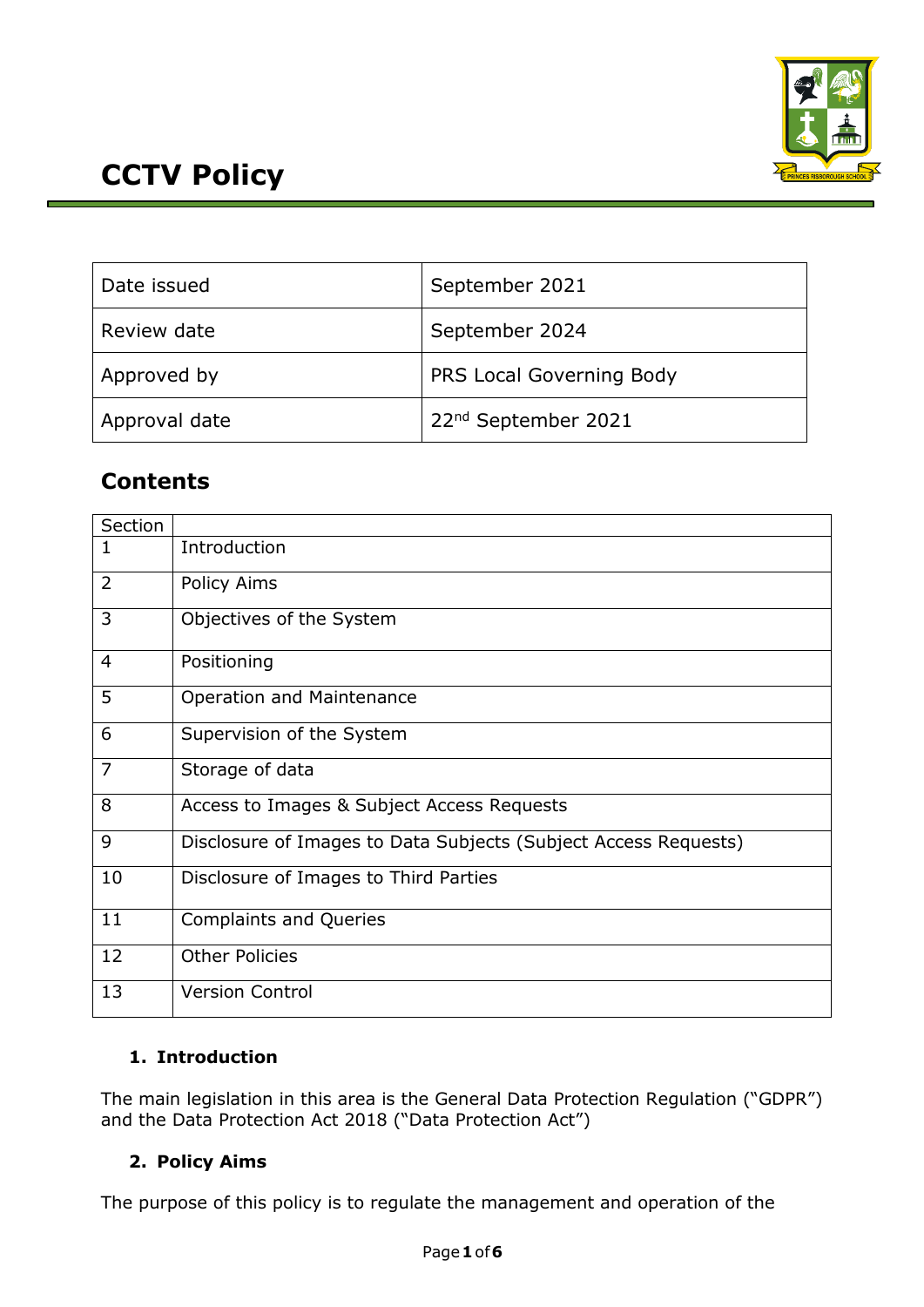Closed Circuit Television (CCTV) System at Princes Risborough School (the School). It also serves as a notice and a guide to data subjects (including pupils, parents, staff, volunteers, visitors and members of the public) regarding their rights in relation to personal data recorded via the CCTV system (the System).

The System is owned, administered and managed by the School, who act as the Data Controller. This policy is reviewed regularly and should be read with reference to the School's Data Protection & Privacy Policy (available on our website). We conduct an annual audit and review of our use of CCTV using the checklist in Appendix 2 of the ICO's CCTV Code of Practice:

https://ico.org.uk/media/for-organisations/documents/1542/cctv-code-ofpractice.pdf

The School's purposes of using the CCTV system are set out below and, having fully considered the privacy rights of individuals, the School believes these purposes are all in its legitimate interests, or otherwise in the public interest. Data captured for the purposes below will not be used for any commercial purpose.

#### **3. Objectives of the System**

To protect the personal safety of pupils, staff, volunteers, visitors and members of the public.

To protect the School buildings and equipment, and personal property of pupils, staff, volunteers, visitors and members of the public.

To support the police and community in preventing and detecting crime, and assist in the identification and apprehension of offenders.

To ensure the security and integrity of the School site and deliveries and arrivals.

To uphold discipline among pupils in line with the Behaviour for Learning Policy, which is available to parents and pupils on request.

#### **4. Positioning**

Locations have been selected, both inside and out, that the School reasonably believes require monitoring to address the stated objectives.

Adequate signage has been placed in prominent positions to inform all persons that they are entering a monitored area, identifying the School as the Data Controller and giving contact details for further information regarding the system.

No images will be captured from areas in which individuals would have a heightened expectation of privacy, including changing and washroom facilities.

No images of public spaces will be captured except to a limited extent at site entrances.

CCTV is not sited in classrooms and will not be used in such, except in exceptional circumstances and where justified in accordance with the Data Protection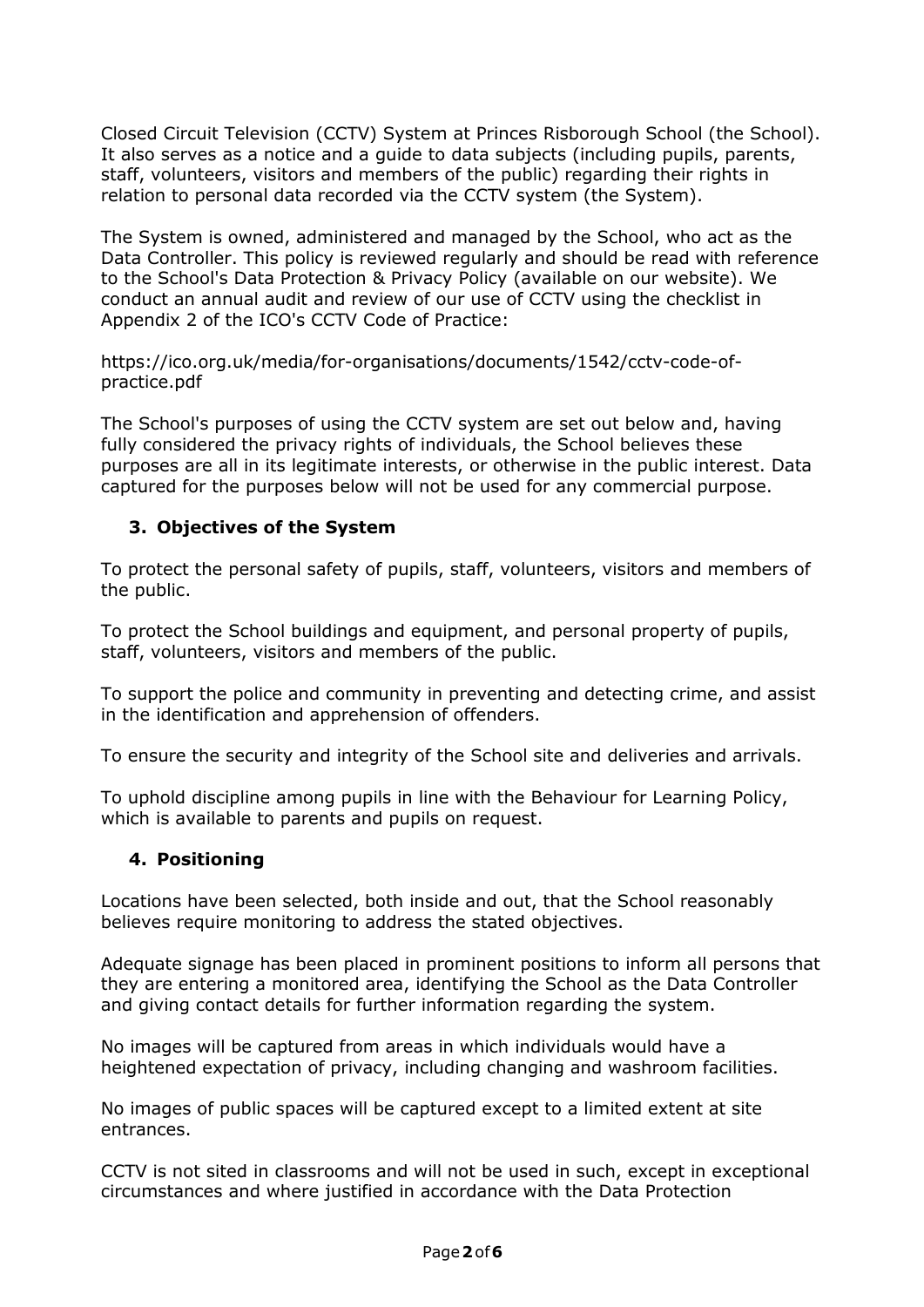Act/GDPR.

All data subjects, on request can access details of CCTV camera locations.

We have up to 64 CCTV cameras. The cameras do not record sound. Our main monitor is located in the Server Room. The school will always ensure that the location of equipment is carefully considered to ensure that images captured comply with the Data Protection Act/GDPR requirements.

#### **5. Operation and Maintenance**

The CCTV System will be operational 24 hours a day, every day of the year.

The System Manager (defined below) will check and confirm that the System is recording and that cameras are functioning correctly, on a regular basis.

The System will be checked and (to the extent necessary) serviced regularly.

## **6. Supervision of the System**

The System Manager is trained in operating, recording and retaining images taken. The System Manager is aware of the procedure for handling requests for the disclosure of an image by individuals, where the school's procedure is set out in our data protection policy. If in doubt, the Data Protection Officer would be consulted.

Images will be viewed and/or monitored in a suitably secure and private area to minimise the likelihood of or opportunity for access to unauthorised persons.

## **7. Storage of Data**

The day-to-day management of images will be the responsibility of the Site Manager, who acts as the System Manager, or such suitable person as the Headteacher shall appoint in his/her absence.

Images will be stored for 30 days and automatically over-written unless the School considers it necessary for the pursuit of the objectives outlined above, or if lawfully required by an appropriate third party such as the police or local authority.

Where such data is retained, it will be retained in accordance with the Data Protection Act/GDPR and our Data Protection Policy.

The Data Protection Act/GDPR does not prescribe any specific minimum or maximum retention periods that apply to all systems or footage. Rather, retention should reflect the organisation's purposes for recording information, which should be informed by the purpose for which the information is collected, and how long it is needed to achieve this purpose. Storage availability is also a factor to be considered in the ability to retain recordings.

## **8. Access to Images & Subject Access Requests**

Access to stored CCTV images will only be given to authorised persons pursuant to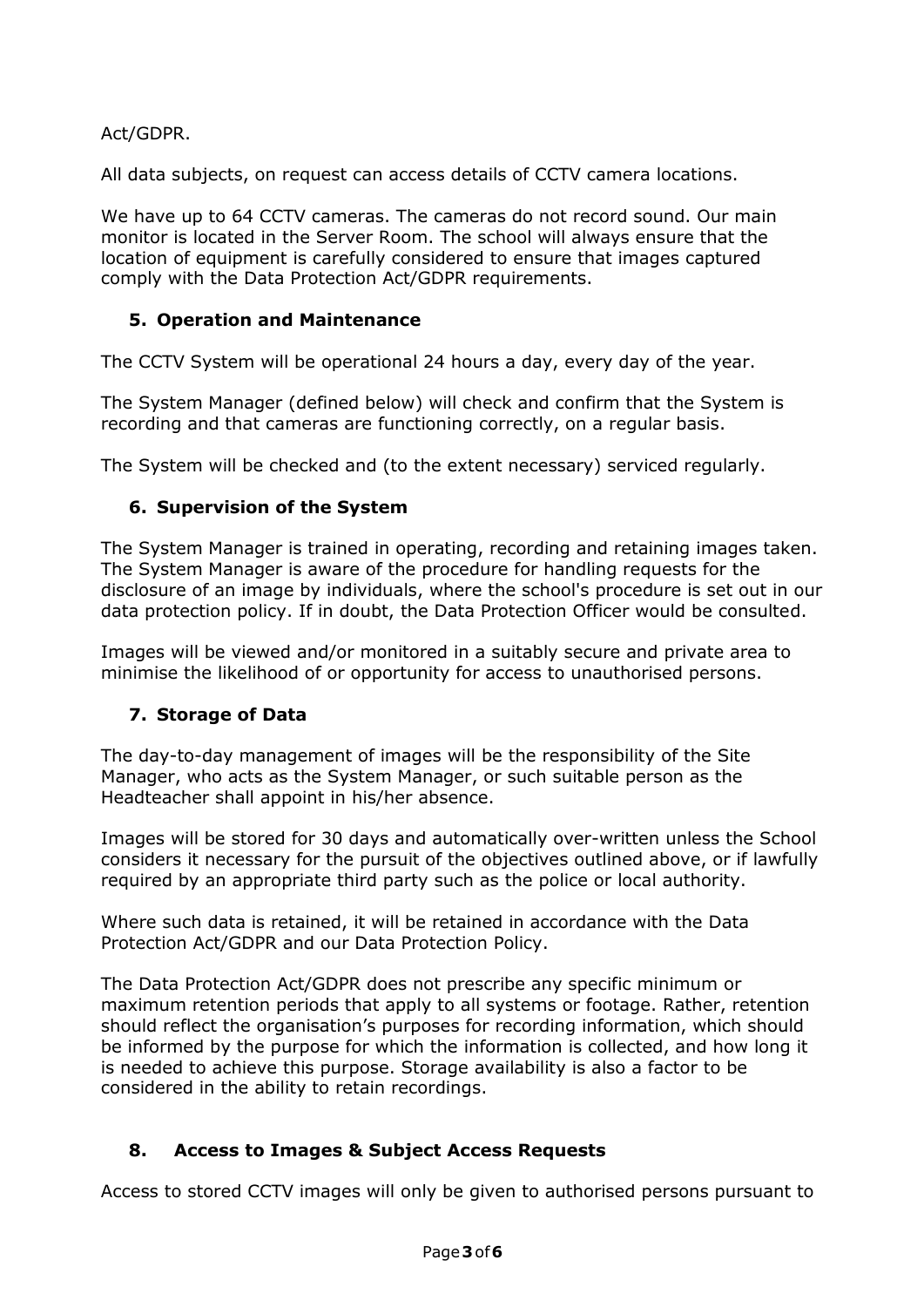paragraph 8.2 below, accompanied by another authorised person, in pursuance of the above objectives (or if there is some other overriding and lawful reason to grant such access). No unauthorised person may access the CCTV system without the System Manager or head teacher being present. All request to view images must be authorised by the Headteacher or those authorised in his/her absence.

Individuals also have the right to access personal data the School holds on them (please see the Data Protection Policy & Privacy Notice on our website), including information held on the System, if it is still retained by the School at the time the request is received. The School will require specific details including at least to time, date and camera location before it can properly respond to any such requests. This right is subject to certain exemptions from access, including in some circumstances where others are identifiable.

All requests should be made in writing to the Headteacher or their representative.

The following staff have access to the CCTV:

- Site Manager
- Headteacher
- Deputy Headteachers
- Designated Safeguarding Lead & Deputy DSL
- Assistant Headteachers
- Any staff member specially designated by the Headteacher for a specific purpose

#### **9. Disclosure of Images to Data Subjects (Subject Access Requests)**

Any Individual recorded and identifiable in any CCTV image is a data subject for the purposes of the Data Protection Act/GDPR and has the right to request access to those images.

Any individual who requests access to images of themselves will be considered to have made a subject access request pursuant to the Data Protection Legislation. Such a request should be considered in the context of the School's Data Protection Policy.

All requests should be made in writing to the Headteacher or their representative. Individuals submitting requests for access will be asked to provide sufficient information to enable the footage relating to them to be identified. For example: date, time and location.

When such a request is made, the System Manager will review the CCTV footage, in accordance with the request.

With the permission of the Headteacher, if the footage contains only the individual making the request then the individual may be permitted to view the footage. This must be strictly limited to that footage which contains only images of the individual making the request. The System Manager must take appropriate measures to ensure that the footage is restricted in this way.

If the footage contains images of other individuals then the Headteacher must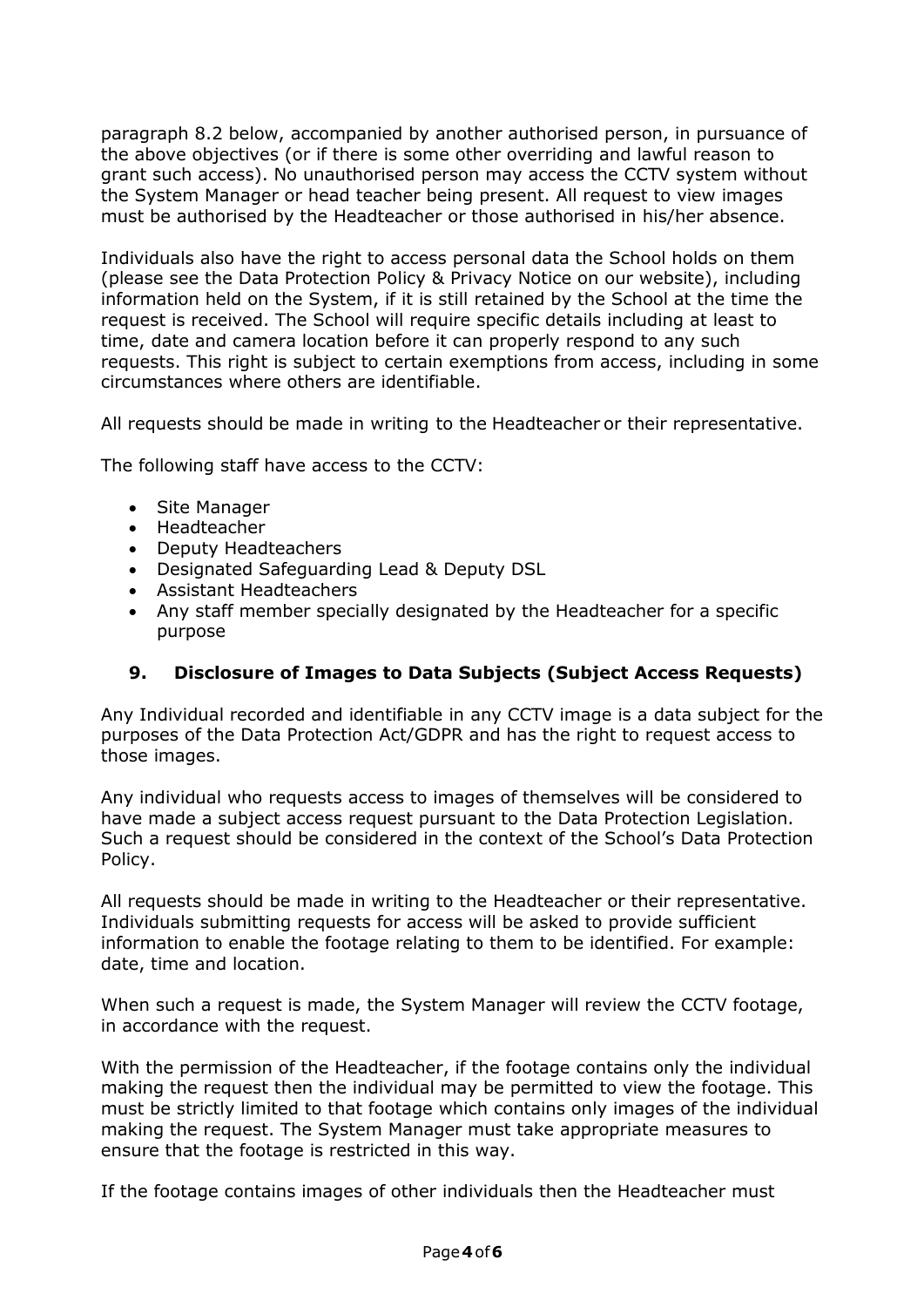consider whether the request requires the disclosure of the images of individuals other than the requester:

For example whether the images can be distorted so as not to identify other individuals;

The other individuals in the footage have consented to the disclosure of the images, or their consent could be obtained;

If not, then whether it is otherwise reasonable in the circumstances to disclose those images to the individual making the request.

The school reserves the right to refuse access to CCTV footage where this would prejudice the legal rights of other individuals or jeopardise an ongoing investigation whether internally or by a third party.

A record must be kept, and held securely, of all disclosures which sets out:

- When the request was made
- The process followed by the IT team (as the CCTV system administrators) in determining whether the images contained third parties
- The considerations as to whether to allow access to those images
- The individuals that were permitted to view the images and when
- Whether a copy of the images was provided, and if so to whom, when and in what format.

## **10. Disclosure of Images to Third Parties**

The School will only disclose recorded CCTV images to third parties where it is permitted to do so in accordance with the Data Protection Act/GDPR.

Third parties acting behalf of a subject will be handled in accordance with the School's Data Protection Policy.

CCTV images will only be disclosed to law enforcement agencies in line with the purposes for which the CCTV system is in place and where justified in accordance with the Data Protection Act/GDPR.

If a request is received from a law enforcement agency for disclosure of CCTV images then the headteacher must follow the same process as above in relation to subject access requests. Detail should be obtained from the law enforcement agency as to exactly what they want the CCTV images for, and any particular individuals of concern. This will then enable proper consideration to be given to what may be disclosed, and the potential disclosure of any third party images.

If there are any concerns as to disclosure then the Data Protection Officer should be contacted in the first instance and appropriate legal advice may be required.

If an order is granted by a Court for disclosure of CCTV images then this should be complied with. However, very careful consideration must be given to exactly what the Court order requires.

## **11. Complaints and Queries**

Any complaints should be made via the process outlined in the School's complaints